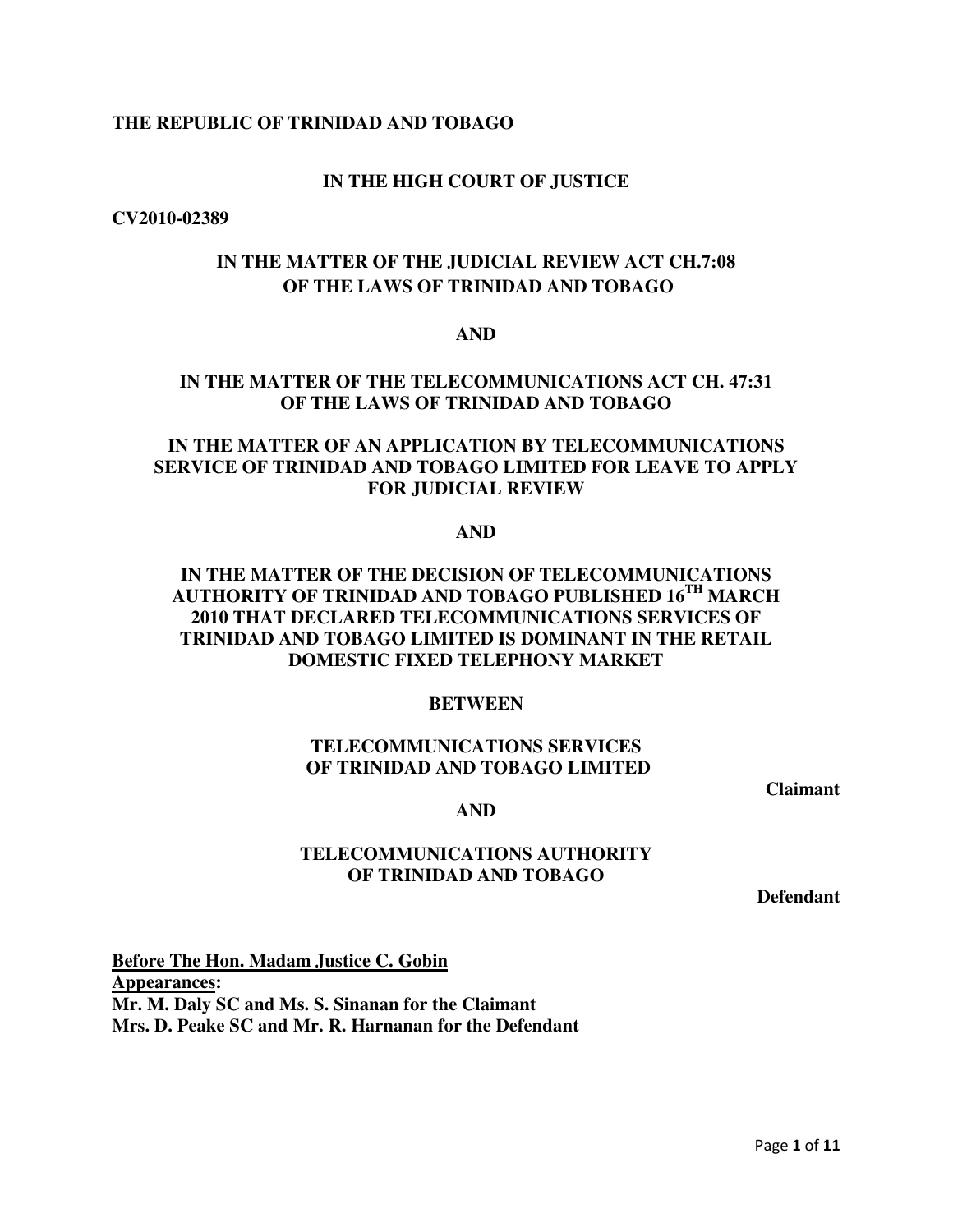## **JUDGMENT**

1. Prior to the enactment of the Telecommunications Act Ch. 43:31 in July 2001 (the Act), the claimant TSTT enjoyed a "virtual monopoly" in the provision of telecommunication services in Trinidad and Tobago. The Act which ushered in the liberalization of the telecommunication sector introduced a regulatory framework, not uncommon in anti-competition regimes, the aim of which was to monitor and protect against abusive anti-competitive behavior by any supplier or suppliers dominating defined markets. The defendant is the regulatory body established under the Act.

2. To further the aims of the legislation, S.29 (8) provides:

"(8) For the purposes of this Part and wherever the issue of dominance otherwise arises in the Act, the authority may determine that an operator or provider is dominant where, individually or jointly with others, it enjoys a position of economic strength affording it the power to behave to an appreciable extent independently of competitors, customers and ultimately consumers and, for such determination, the Authority shall take into account the following factors:

- (a) The relevant market.
- (b) Technology and market trends.
- (c) The market share of the provider.
- (d) The power of the provider to set prices.
- (e) The degree of differentiation among services in the market.
- (f) Any other matters that the Authority deems relevant.

3. On the  $12<sup>th</sup>$  March 2010, the defendant made a determination that TSTT is dominant in the retail domestic fixed telephony market. This determination is challenged in this application. Leave to file judicial review was granted without a hearing on TSTT's notice dated  $14<sup>th</sup>$  June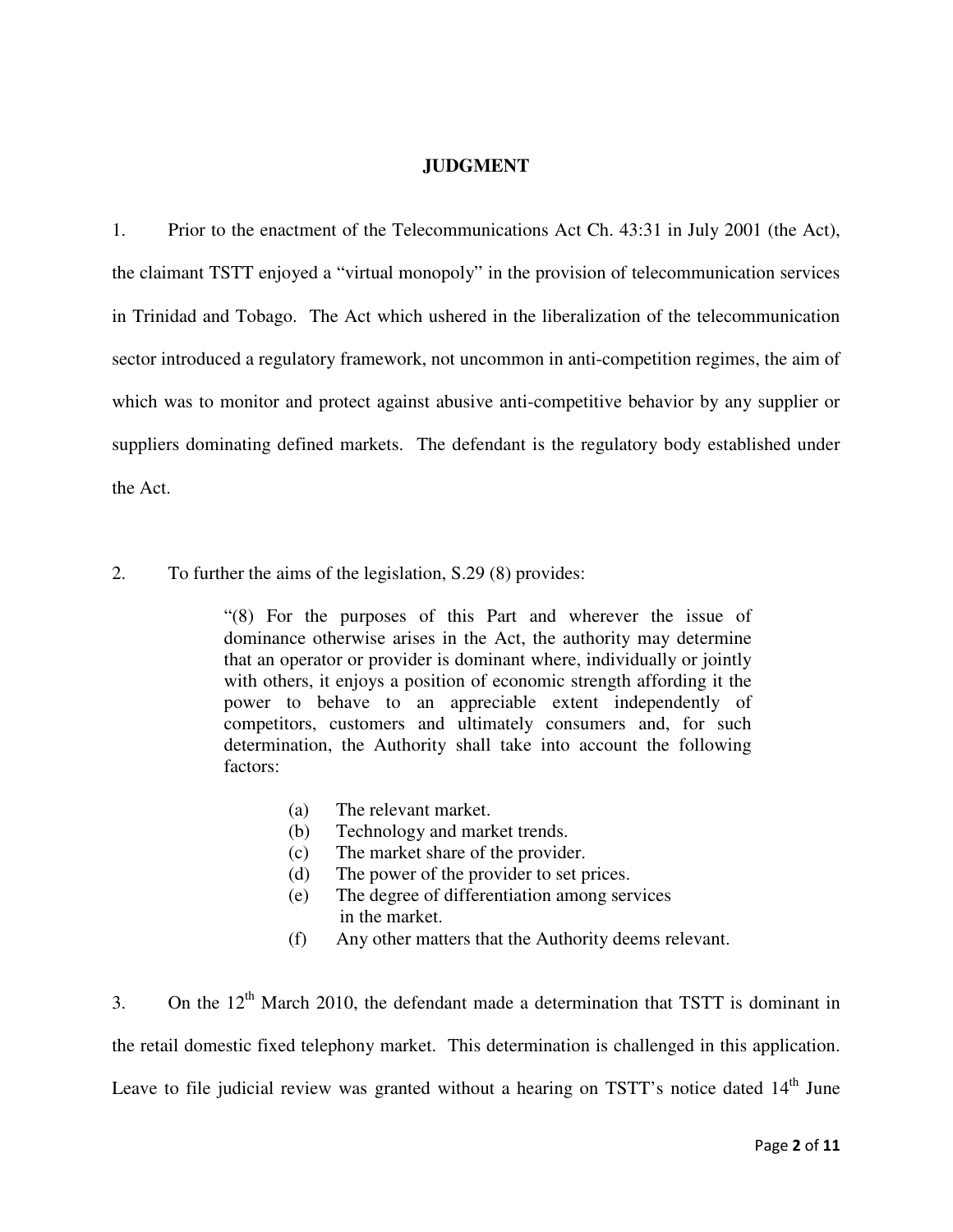2010. The leave application was supported by an affidavit of Mr. Ed Duke, the claimant's Head of Regulatory and Policy Affairs.

4. At the hearing it became necessary to scrutinize the leave application and in particular the grounds and the facts that were set out at that early stage and to compare them with what was eventually filed in the substantive application. This was because Counsel for the defendant forcefully argued that there is a significant discrepancy between the two, which if the court permitted it to stand, would result in the claimant being allowed to argue a different case or extending its grounds without a necessary amendment. I consider it both convenient and sensible to deal with this at this stage.

5. Before I proceed with this exercise I note that counsel for the claimant has criticized the defendant's position in this regard as reflective of "a long abolished demurrer approach", not consistent with the modern approach to judicial review. I do not consider this criticism to be well founded. There is clearly a distinction to be drawn between the robustness of the court's approach to preventing the abuse of executive power on the one hand and an insistence on compliance with rules of court which govern judicial review proceedings on the other. I do not think that the latter can be dismissed as mere pedantry for the following reasons.

6. Judicial Review procedure is governed both by primary and subsidiary legislation through the Judicial Review Act Ch.7:08 as well as the CPR. The following sections of the JR Act apply: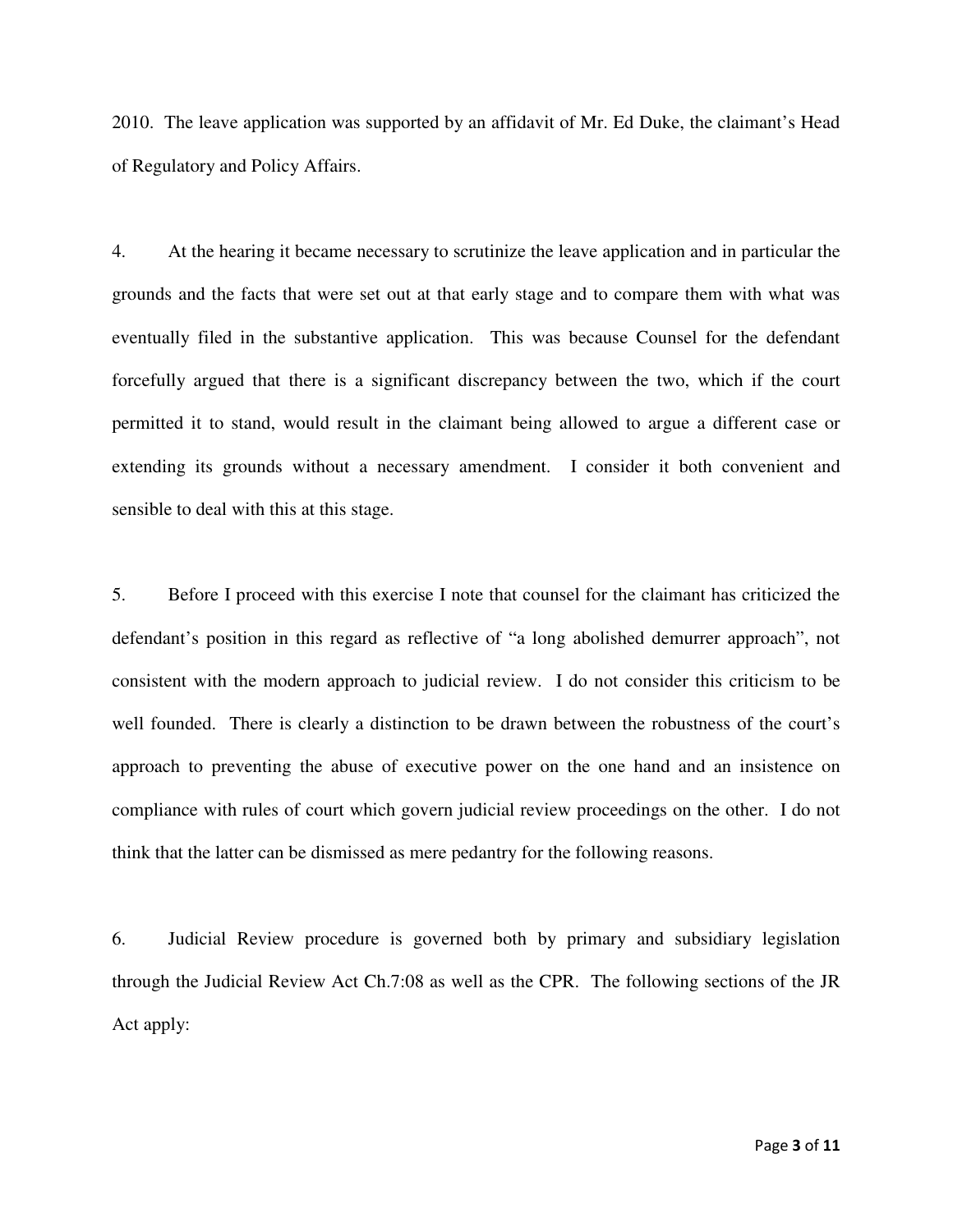S. 5 (1) An application for judicial review of a decision of an inferior Court, tribunal, public body, public authority or a person acting in the exercise of a public duty or function in accordance

with any law shall be made to the Court in accordance with this Act and in such manner as may be prescribed by Rules of Court.

S. 5 (4) An applicant is not limited to the grounds set out in the application for judicial review but if the applicant wishes to rely on any other ground not so set out, the Court may, on such terms as it thinks fit, direct that the application be amended to specify such other ground.

7. As to the Civil Proceedings Rules the relevant ones are as follows:

|                               | CPR $56.3$ (1) No application for judicial review may be made |  |  |  |  |  |
|-------------------------------|---------------------------------------------------------------|--|--|--|--|--|
| unless the court gives leave. |                                                               |  |  |  |  |  |

- (3) The application for leave must state
	- (c) the grounds on which such relief is sought.

CPR 56.7 (3) The claimant must file with the claim form an affidavit.

## (4) The affidavit must state -

- (d) the grounds on which such relief is sought.
- (e) the facts on which the claim is based.

And perhaps most significantly CPR Part 56:11 states:

*"Any evidence filed in answer to an application for an administrative order must be by affidavit but the provisions of Part 10 apply to such affidavit".* 

 Part 10 deals generally with defences. It provides what has been interpreted as a strict duty on the defendant's part to set out his answer to a case. Amendments as we know are not readily granted. The rules could not contemplate a lighter burden on the claimant in this regard.

8. When the above provisions are read together I can only conclude that there is a requirement for discipline in judicial review procedure which must be insisted upon by the court.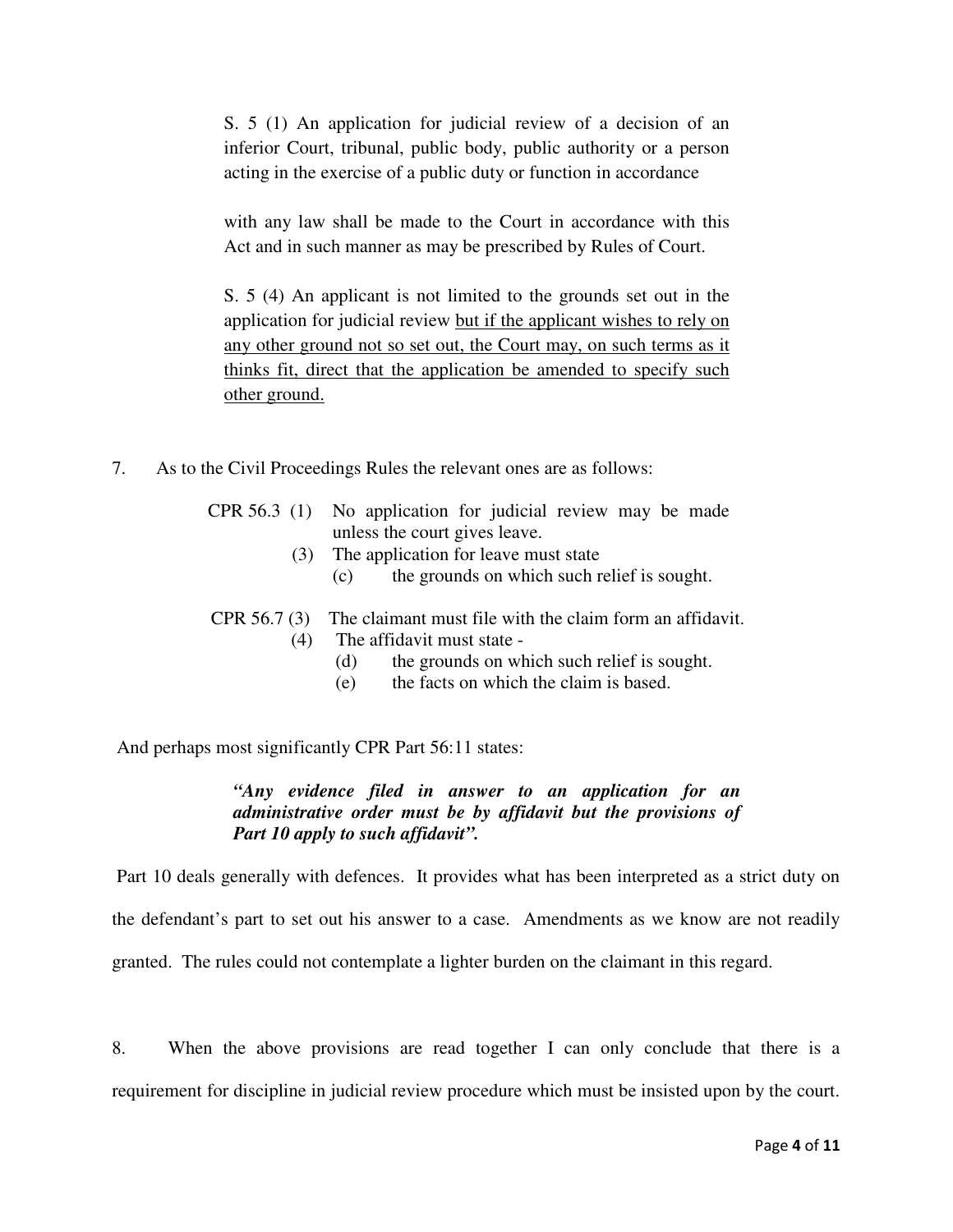A grant of leave is not a grant at large. Permission to proceed with a judicial review claim is permission to proceed on specified grounds only unless amendments are sought and granted. There is no need to indicate any specific areas where the claimant appears to be enlarging its grounds. These have been adequately highlighted by counsel for the defendant. The claimant will be limited to the original case which was filed on the  $14<sup>th</sup>$  June 2010.

9. What then were the grounds on which leave was granted in this case? These are to be found in the notice filed on  $14<sup>th</sup>$  June 2010 at paragraph (8), (9), (10) and (11). I begin with the one that must necessarily be excluded. The ground set out at paragraph 10 (a) to (f) was one of Wednesbury unreasonableness in the more classic sense. The evidence on which the claimant intended to rely in support of this particular ground was struck out at an interlocutory stage. As a result the claim on this ground could not be pursued. I turn to the complaint of procedural irregularity at paragraphs (8) and (9) which was expressed in the following terms:

### *A: PROCEDURALLY IRREGULAR*

- *8. The Respondent in its Annual Report on Key Deliverables and Financial Statements for the period 2007-2008 dated 23rd January 2009, states at paragraph 19, "In attempting to initiate the process to declare TSTT dominant in the fixed domestic market, the Authority was advised by external Counsel that this deliverable had to be split into two key parts:* 
	- *(a) Determine Market Definitions for Domestic Fixed Voice Telecommunications Services; (b) Assess Dominance in the defined market*
- *9. The Respondent in making the said determination on 16th March 2010 acted in a procedurally irregular and/or unfair manner in that as evidenced by the matter set out in paragraph 8 above the Respondent*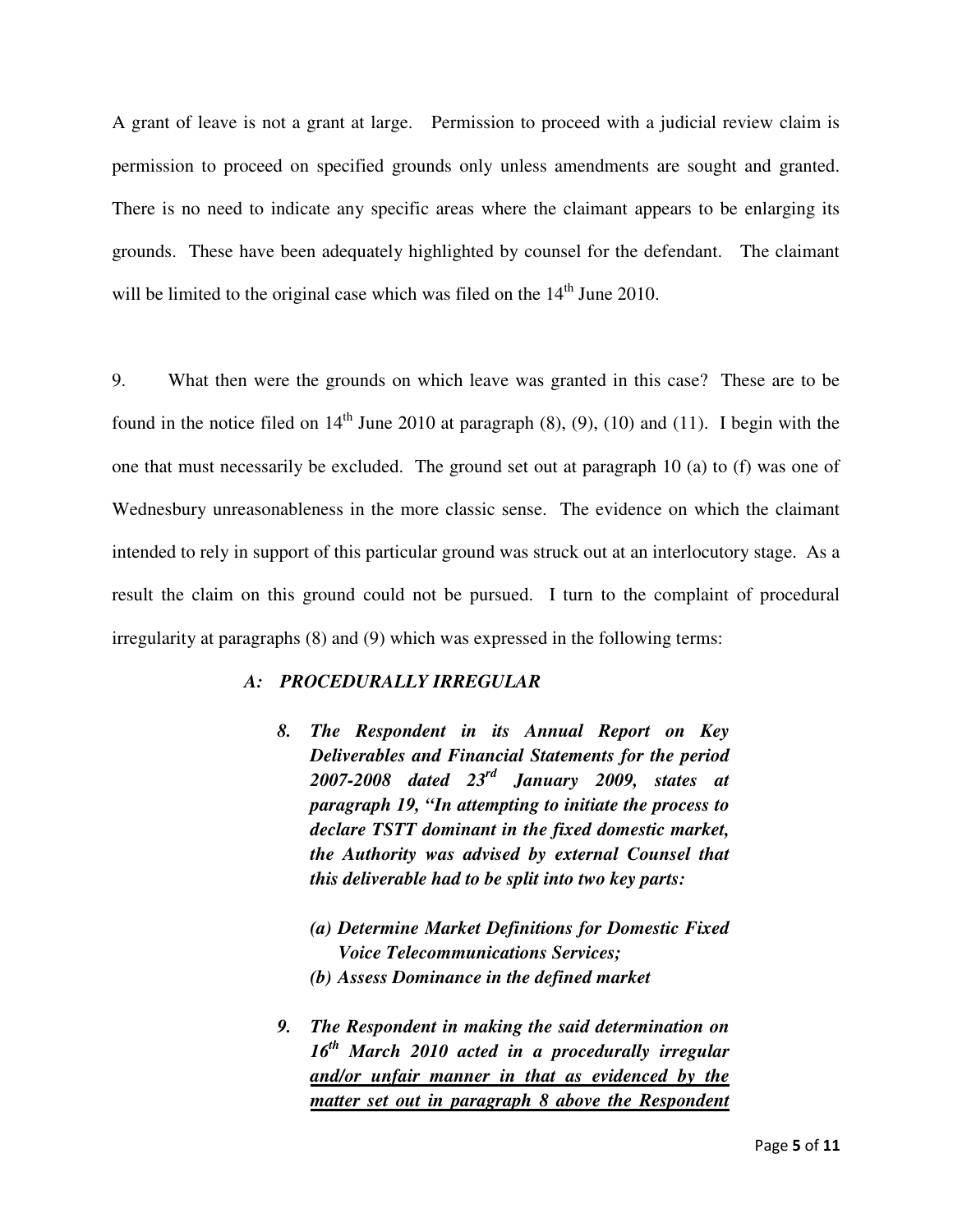*initiated a process to declare the Applicant dominant as aforesaid prior to having any sufficient reason for initiating such a process and/or setting out with a predetermined and/or fettered mindset to declare the Applicant to be dominant.* 

Paragraph (8) simply indicates the alleged offending statement while paragraph (9) particularizes the complaint as arising directly out of it.

10. When the claimant is confined to the issue of predetermination on the ground specified above, the case comes down to this, can the statement which appeared in the defendant's annual report be said to demonstrate a predetermination of the claimant's dominance prior to the process and the decision under challenge. When the statement is read in isolation it does have a tendency to mislead. When I read it at the leave stage I thought it gave rise to an arguable case on predetermination. Having considered all the evidence and having viewed the same statement in the light of the process adopted by the defendant, undisputed evidence of which emerges through ongoing exchange of correspondence between the parties, the case cannot be sustained. It becomes clear that until the actual determination there was on the defendant's part nothing more than a contemplation of dominance and from its own responses, the claimant knew this to be the case. Indeed on August  $21<sup>st</sup>$  2009 the claimant's Legal and Policy advisor under caption "Re: Notification Consideration of Dominance in Fixed Access and Voice Markets in Trinidad and Tobago" in the course of a letter wrote:

> *"we would like to take the opportunity to commend the Authority for its patience and the manner in which it sets out the assessment for dominance in fixed access and voice markets in Trinidad and Tobago"*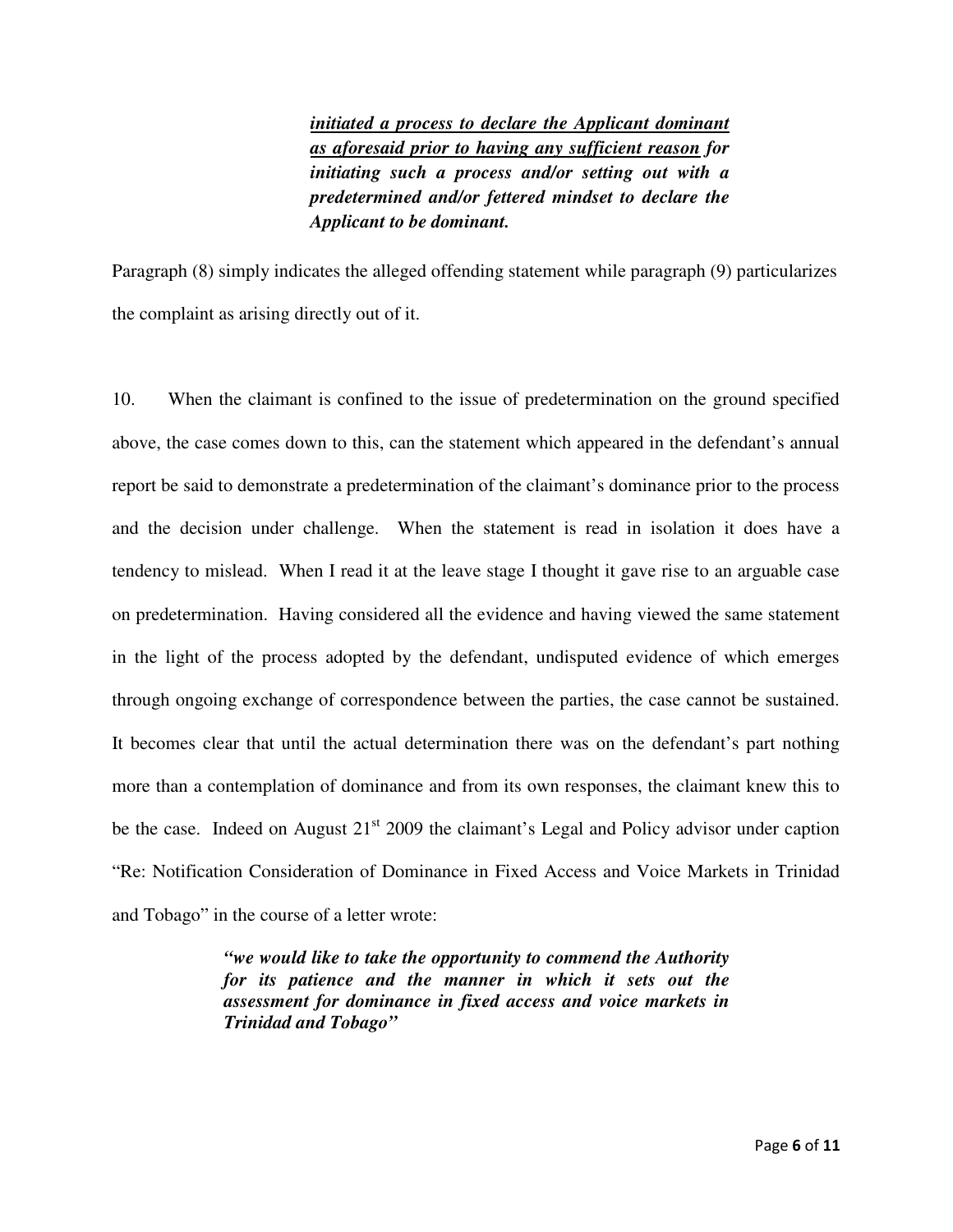11. The process which led to the determination of dominance involved the fullest participation of the claimant. There were complaints at a very early stage about what might have been a misstep by the defendant. The defendant's letter of  $18<sup>th</sup>$  September 2007 did give the impression that it had arrived at market definitions at a stage when there was no or insufficient input from the claimant. The claimant quite properly objected to what it perceived to be a lack of consultation. It went on to suggest a two stage approach, first market definition, then a consideration of dominance. The defendant adopted this approach. From as early as the  $15<sup>th</sup>$ November 2007 the claimant wrote to the defendant and candidly accepted the possibility of a finding of dominance. It's words were:

# *TSTT recognizes that once a consultation process has been properly concluded TATT may find a price regulation regime to be warranted.*

It accepted that the defendant could have come to the conclusion that it did.

12. With the fullest participation of the claimant, the defendant completed the first stage of market definition on the  $14<sup>th</sup>$  April, 2009. Details of process leading to the determination are detailed in the submissions of counsel for the defendant (paras. 29 to 45). I need not repeat them. The constant exchange and the direct responses of the defendant to all concerns and objections raised by the claimant and the willingness of the former to grant sufficient time on several occasions requested by the claimant, negate the claim of predetermination on the basis of the statement particularized in the leave application, or indeed generally. From it I have concluded that the defendant demonstrated conduct which can be described as careful, accommodating and at the end of the day, fair.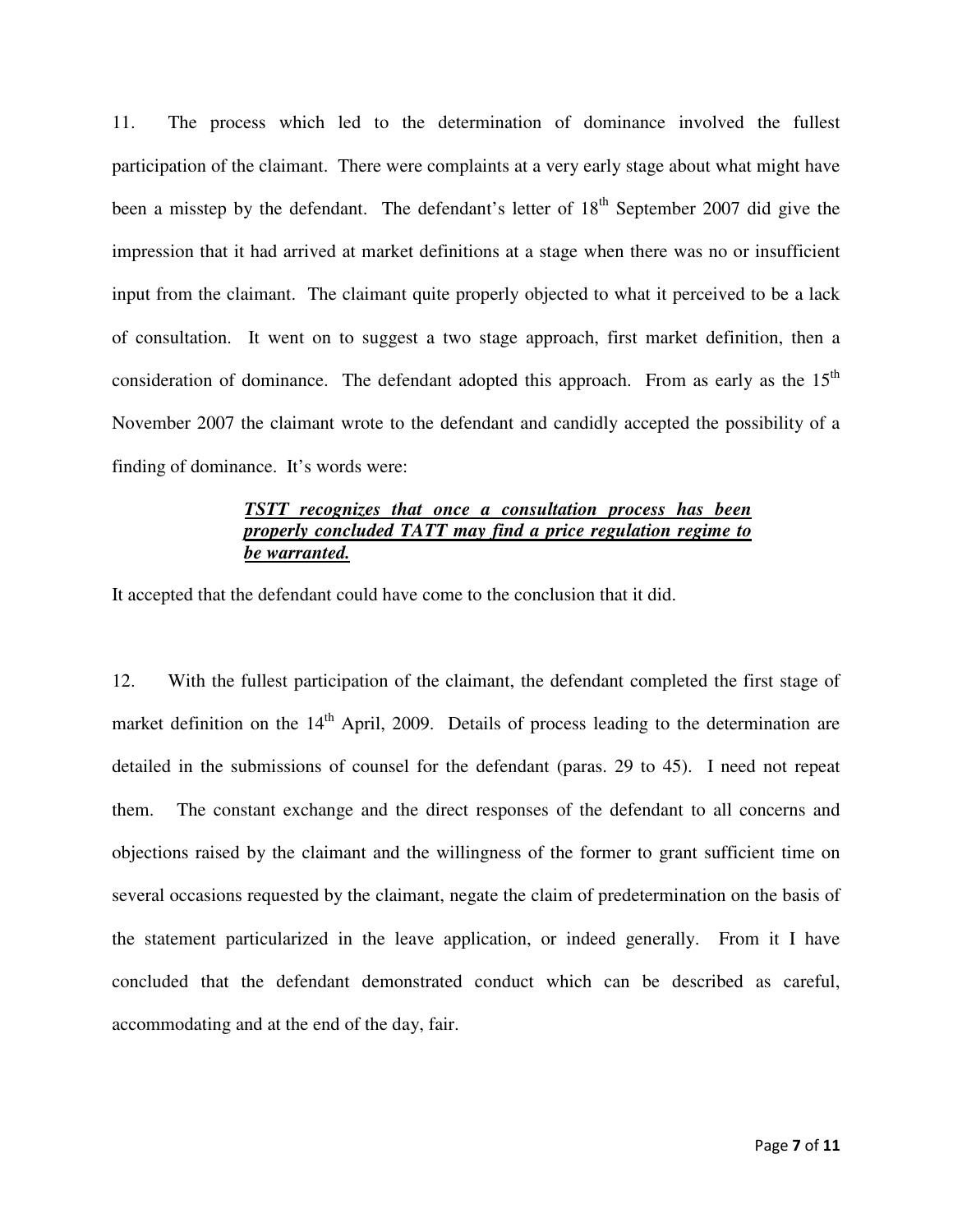13. I come to the remaining ground. In the course of his oral arguments, in answer to a question posed by me to clarify the "Wednesbury unreasonableness" complained of, Counsel for the claimant conceded that on the material available to it, the defendant could properly have come to the determination of dominance. He restated then the last ground was an attack not on the unreasonableness of the decision in the sense of irrationality. It was that having decided on market definitions in April 2009 that the defendant in using those defined markets as the basis for determining the claimant's dominance, allowed its own discretion to be fettered. As I understand it, is because the information used in arriving at that earlier determination could have become outdated or irrelevant because of intervening events, one such event for example which was given in the oral submission of counsel was the entry of Digicel (another provider) on the market. This fettering of the discretion counsel contended resulted in procedural unfairness.

14. Having considered the submissions, I find that this ground too is without merit. It was the claimant who suggested the two stage process which was adopted by the defendant and which approach appears to be standard in this sort of exercise in the industry. The claimant was fully consulted and participated in the first stage until completion. There was no challenge to the market definitions arrived at. The defendant then embarked on the second stage which took months for completion. The exchange of correspondence again reflects the extent of the claimant's participation and the defendant's consultation and its requests for more timely provision of information.

15. What is clear is that the process commended by the claimant was necessarily time consuming. It took several months. Nothing appears in the exchange of correspondence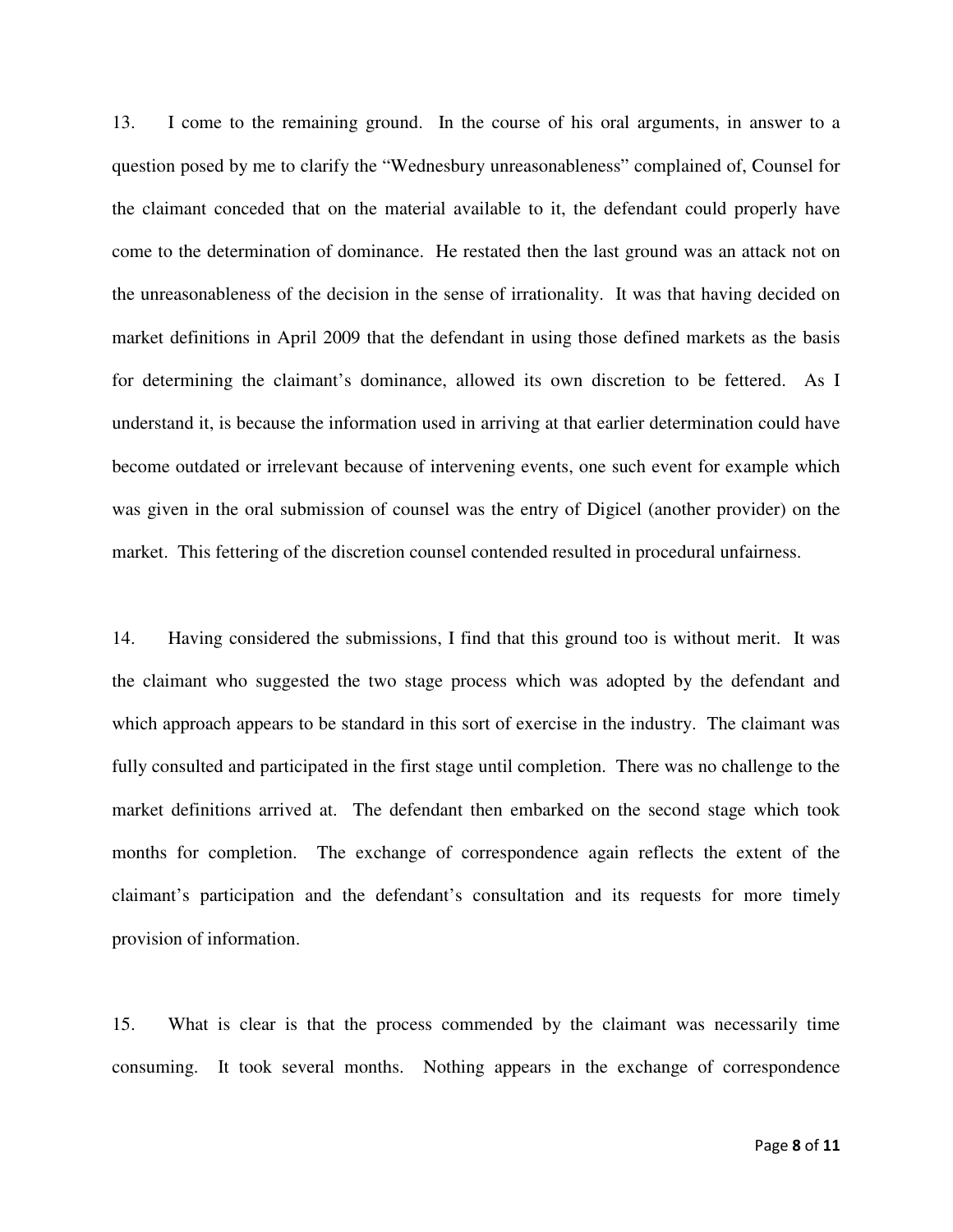between the parties during this period which suggests that there was anything happening in the industry or the markets, that any factor had arisen which could possibly have required the defendant to revisit the "precursor" decision. This is as significant as it is understandable. It is significant in the sense that the absence raises an issue as to the credibility of the charge that there were new matters which could have been taken into account had the defendant not fettered its discretion. The claimant's credibility is not helped by the fact that it failed to avail itself of the opportunity to have a reconsideration of the decision under S.83 of the Act by providing any new information. This appears to confirm that the freshness of the market definitions was preserved up to the time the determination was made. It is understandable too because it would undermine the appropriateness and value of the two stage consultative approach urged by the claimant. If the defendant had to revisit the first decision in order to make its final decision this could lead to a scenario where in a new and dynamic environment the defendant would never be able to complete the exercise, it would be going around in circles.

16. In relation to this ground Counsel for the defendant has argued that in effect the decision which is being challenged is the one related to the market definitions which was made since April 2009 and in respect of which a challenge by way of judicial review would be well out of time and in any case not permissible in these proceedings. Upon closer examination I have found that the fetter that the claimant says has been unreasonably self-imposed by the defendant is indeed the pre-cursor decision which was arrived as part of an accepted two-stage process. In those circumstances it can be described neither as self-imposed, nor as a fetter. The claimant's remaining ground of judicial review must therefore be rejected.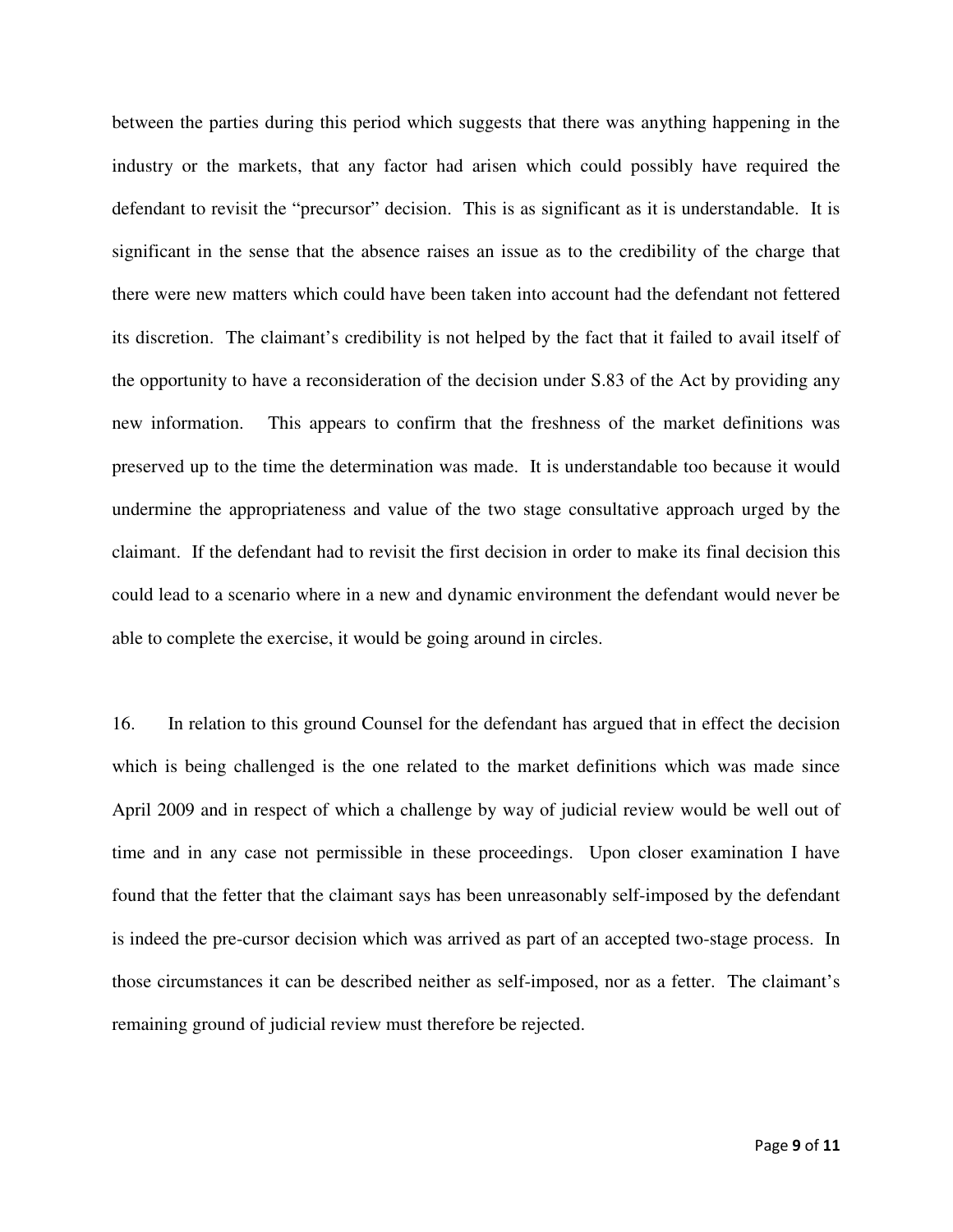17. Since the claimant was confined to the case as pleaded at the leave stage it has not been necessary for me to determine whether the defendant demonstrated any bias or intention to declare the claimant dominant for any reason other than what could be inferred from the annual report or whether if it did so, such action was lawful or not. However, I had to consider how and in what circumstances the defendant's discretion provided by S 29 (8) could be "triggered". Against the background of the claimant having enjoyed a monopoly in the fixed telephony market I do not think that the defendant can be criticized even on the undisputed historical basis alone for contemplating a determination of dominance. The fulfillment of its regulatory function even at an early stage after its assumption of office would have required no less.

18. But if there remains any doubt as to whether just that factor was a sufficient trigger and if I am wrong on that, I am more certain that the actions of the claimant in relation to its Single National Rate Proposal in mid 2007 were more than sufficient to provoke the defendant to move to consider a determination of dominance. When in its insistence on imposing a rate change in the face of the defendant's concerns, it waived the absence of a determination of dominance to justify its conduct and to flaunt its intention to do as it pleased without regard to the statutory powers of the defendant and to the public interest, it must have been clear to the claimant that it was inviting if not goading the defendant to activate a process to declare dominance. It was manifestly demonstrating that it enjoyed a position of strength which afforded it the power to behave independently of competitors, customers and consumers. This conduct could not have been erased by any subsequent position taken in litigation or otherwise. The defendant would have been justified in taking the action that it did, indeed it could have exposed itself to a complaint of dereliction of its duty if it had chosen to simply ignore it.